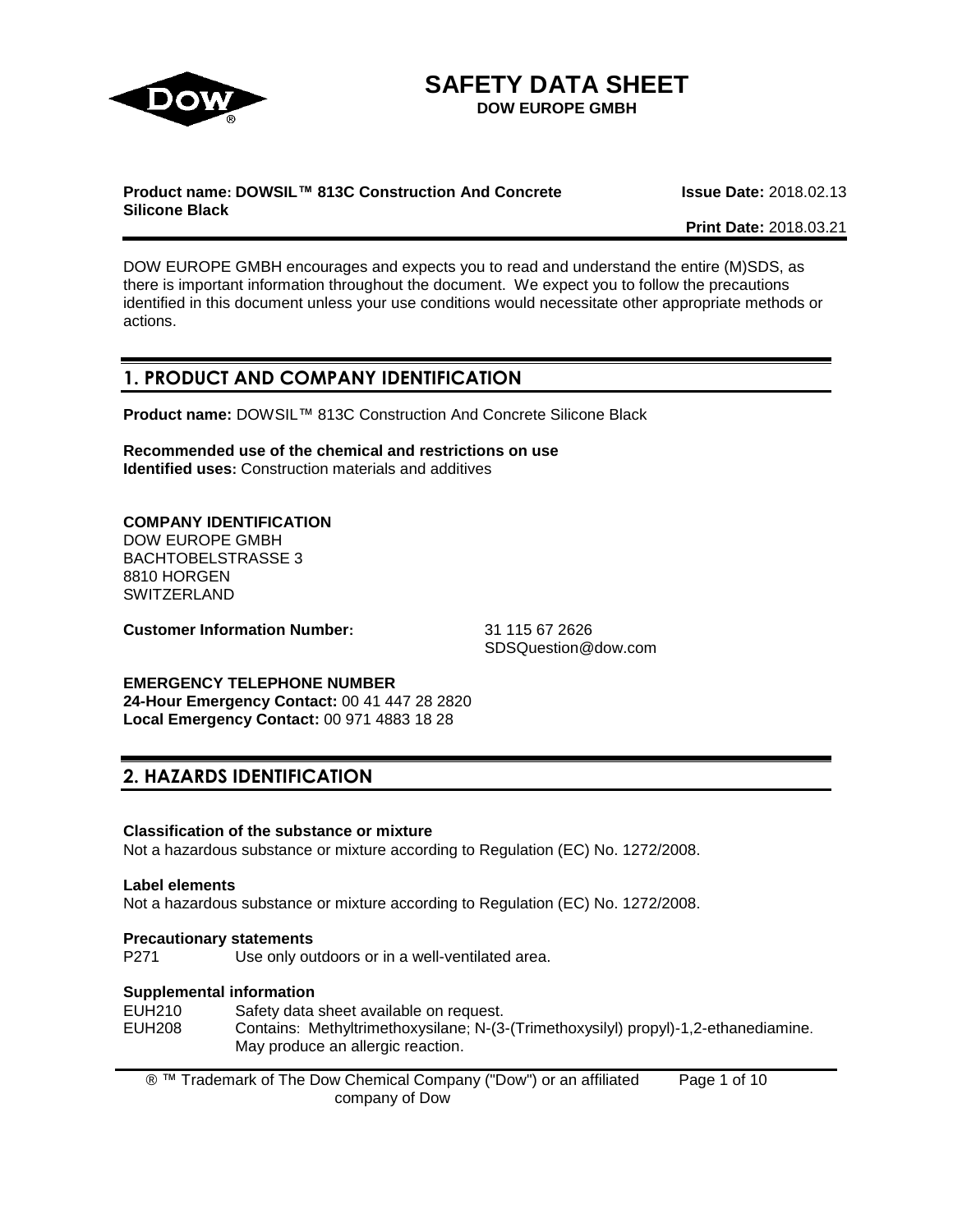**Other hazards** No data available

### **3. COMPOSITION/INFORMATION ON INGREDIENTS**

**Chemical nature:** Silicone elastomer This product is a mixture. Contains no hazardous ingredients according to GHS

### **4. FIRST AID MEASURES**

#### **Description of first aid measures**

**General advice:** First Aid responders should pay attention to self-protection and use the recommended protective clothing (chemical resistant gloves, splash protection). If potential for exposure exists refer to Section 8 for specific personal protective equipment.

**Inhalation:** Move person to fresh air; if effects occur, consult a physician.

**Eye contact:** Flush eyes thoroughly with water for several minutes. Remove contact lenses after the initial 1-2 minutes and continue flushing for several additional minutes. If effects occur, consult a physician, preferably an ophthalmologist.

**Ingestion:** No emergency medical treatment necessary.

**Most important symptoms and effects, both acute and delayed:** Aside from the information found under Description of first aid measures (above) and Indication of immediate medical attention and special treatment needed (below), any additional important symptoms and effects are described in Section 11: Toxicology Information.

**Indication of any immediate medical attention and special treatment needed Notes to physician**: No specific antidote. Treatment of exposure should be directed at the control of symptoms and the clinical condition of the patient.

### **5. FIREFIGHTING MEASURES**

**Suitable extinguishing media:** Water spray Alcohol-resistant foam Carbon dioxide (CO2) Dry chemical

**Unsuitable extinguishing media:** None known.

**Special hazards arising from the substance or mixture Hazardous combustion products:** Metal oxides Formaldehyde Carbon oxides Silicon oxides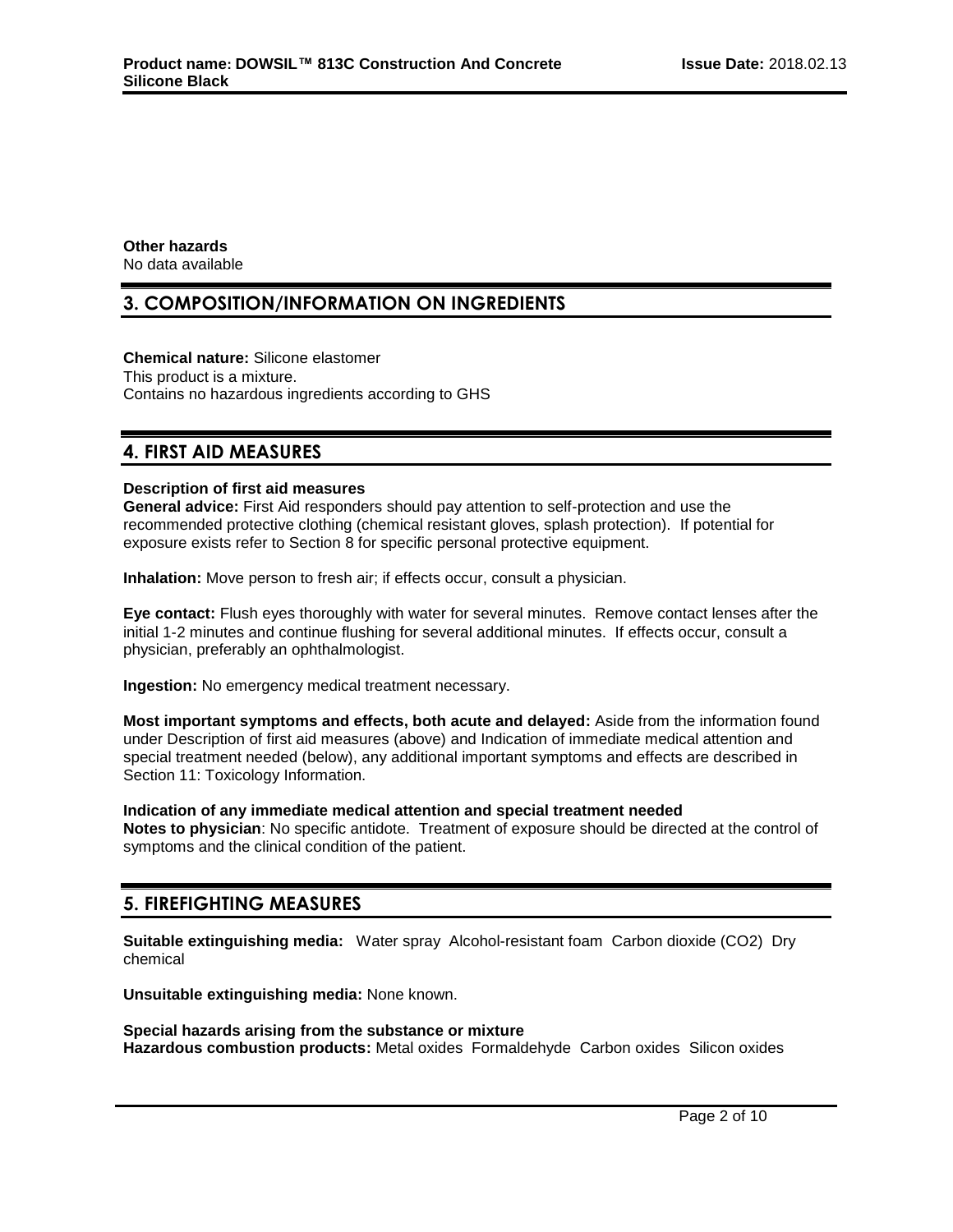**Unusual Fire and Explosion Hazards:** Exposure to combustion products may be a hazard to health.

#### **Advice for firefighters**

**Fire Fighting Procedures:** Use extinguishing measures that are appropriate to local circumstances and the surrounding environment. Use water spray to cool unopened containers. Remove undamaged containers from fire area if it is safe to do so. Evacuate area.

**Special protective equipment for firefighters:** Wear self-contained breathing apparatus for firefighting if necessary. Use personal protective equipment.

# **6. ACCIDENTAL RELEASE MEASURES**

**Personal precautions, protective equipment and emergency procedures:** Use personal protective equipment. Follow safe handling advice and personal protective equipment recommendations.

**Environmental precautions:** Discharge into the environment must be avoided. Prevent further leakage or spillage if safe to do so. Retain and dispose of contaminated wash water. Local authorities should be advised if significant spillages cannot be contained.

**Methods and materials for containment and cleaning up:** Soak up with inert absorbent material. Local or national regulations may apply to releases and disposal of this material, as well as those materials and items employed in the cleanup of releases. You will need to determine which regulations are applicable. For large spills, provide dyking or other appropriate containment to keep material from spreading. If dyked material can be pumped, Clean up remaining materials from spill with suitable absorbent. Sections 13 and 15 of this SDS provide information regarding certain local or national requirements.

See sections: 7, 8, 11, 12 and 13.

### **7. HANDLING AND STORAGE**

**Precautions for safe handling:** Do not get on skin or clothing. Do not swallow. Avoid contact with eyes. Take care to prevent spills, waste and minimize release to the environment. Handle in accordance with good industrial hygiene and safety practice. Use only with adequate ventilation. See Engineering measures under EXPOSURE CONTROLS/PERSONAL PROTECTION section.

**Conditions for safe storage:** Keep in properly labelled containers. Store in accordance with the particular national regulations.

Do not store with the following product types: Strong oxidizing agents.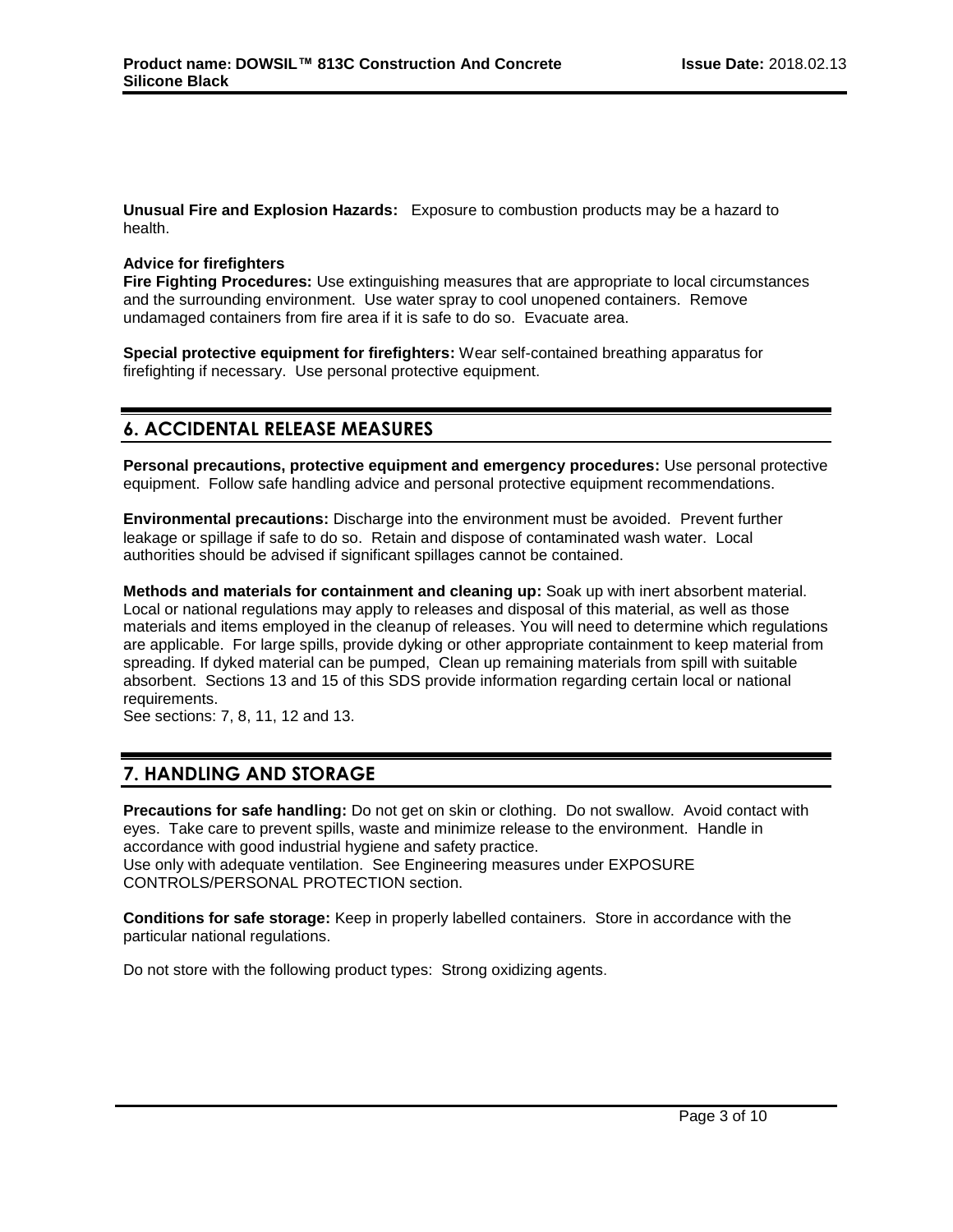# **8. EXPOSURE CONTROLS/PERSONAL PROTECTION**

#### **Control parameters**

If exposure limits exist, they are listed below. If no exposure limits are displayed, then no values are applicable.

Although some of the components of this product may have exposure guidelines, no exposure would be expected under normal handling conditions due to the physical state of the material.

#### **Exposure controls**

**Engineering controls:** Use local exhaust ventilation, or other engineering controls to maintain airborne levels below exposure limit requirements or guidelines. If there are no applicable exposure limit requirements or guidelines, general ventilation should be sufficient for most operations. Local exhaust ventilation may be necessary for some operations.

#### **Individual protection measures**

**Eye/face protection:** Use safety glasses (with side shields).

**Eye/face protection:** Use safety glasses (with side shields). Safety glasses (with side shields) should be consistent with EN 166 or equivalent.

#### **Skin protection**

**Hand protection:** Use chemical resistant gloves classified under Standard EN374: Protective gloves against chemicals and micro-organisms. Examples of preferred glove barrier materials include: Butyl rubber. Neoprene. Nitrile/butadiene rubber ("nitrile" or "NBR"). Ethyl vinyl alcohol laminate ("EVAL"). Polyvinyl alcohol ("PVA"). Polyvinyl chloride ("PVC" or "vinyl"). Viton. Examples of acceptable glove barrier materials include: Natural rubber ("latex"). When prolonged or frequently repeated contact may occur, a glove with a protection class of 5 or higher (breakthrough time greater than 240 minutes according to EN 374) is recommended. When only brief contact is expected, a glove with a protection class of 3 or higher (breakthrough time greater than 60 minutes according to EN 374) is recommended. Glove thickness alone is not a good indicator of the level of protection a glove provides against a chemical substance as this level of protection is also highly dependent on the specific composition of the material that the glove is fabricated from. The thickness of the glove must, depending on model and type of material, generally be more than 0.35 mm to offer sufficient protection for prolonged and frequent contact with the substance. As an exception to this general rule it is known that multilayer laminate gloves may offer prolonged protection at thicknesses less than 0.35 mm. Other glove materials with a thickness of less than 0.35 mm may offer sufficient protection when only brief contact is expected. NOTICE: The selection of a specific glove for a particular application and duration of use in a workplace should also take into account all relevant workplace factors such as, but not limited to: Other chemicals which may be handled, physical requirements (cut/puncture protection, dexterity, thermal protection), potential body reactions to glove materials, as well as the instructions/specifications provided by the glove supplier.

**Other protection:** Use protective clothing chemically resistant to this material. Selection of specific items such as face shield, boots, apron, or full body suit will depend on the task.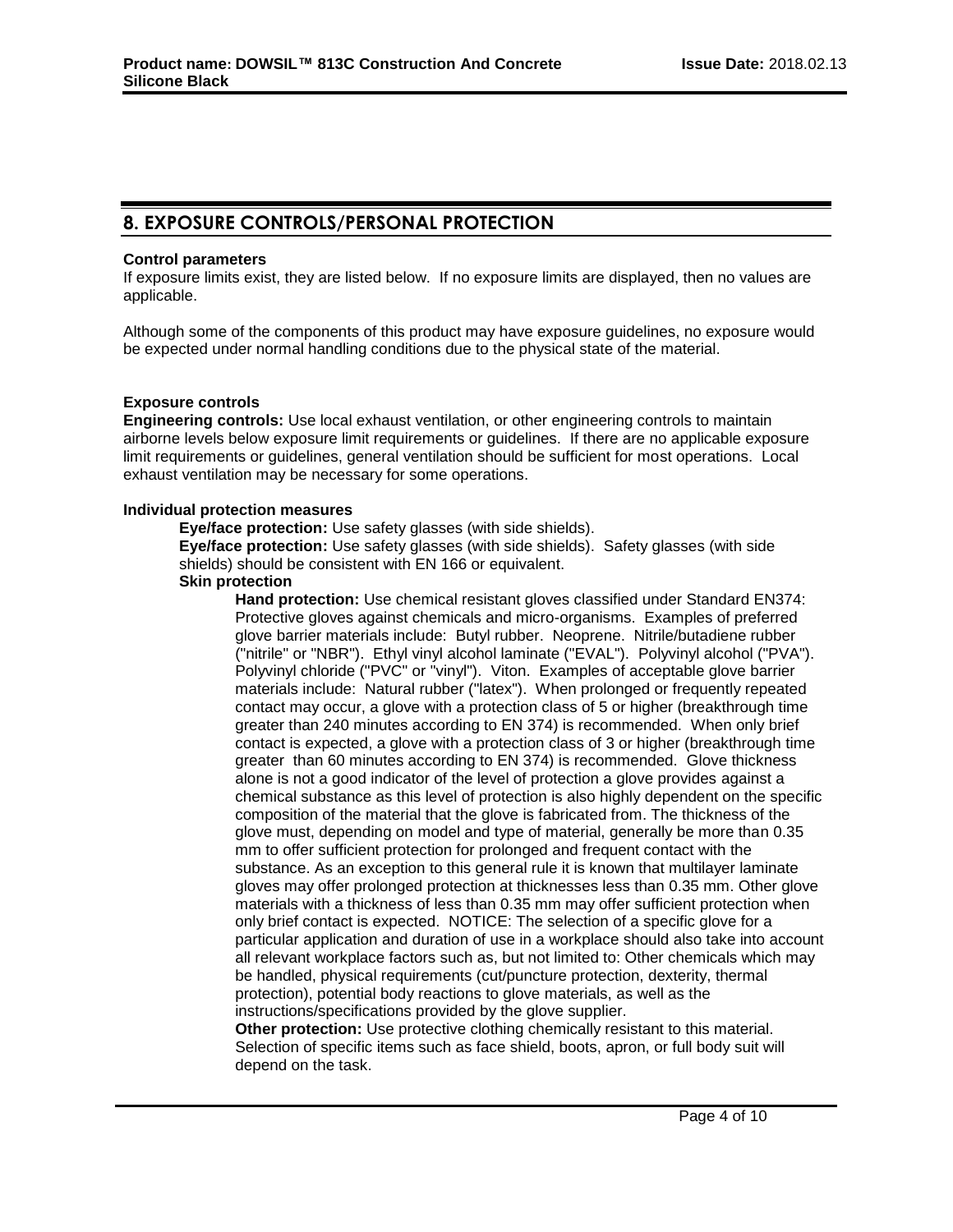**Respiratory protection:** Respiratory protection should be worn when there is a potential to exceed the exposure limit requirements or guidelines. If there are no applicable exposure limit requirements or guidelines, wear respiratory protection when adverse effects, such as respiratory irritation or discomfort have been experienced, or where indicated by your risk assessment process. For most conditions, no respiratory protection should be needed; however, if handling at elevated temperatures without sufficient ventilation, use an approved air-purifying respirator.

Use the following CE approved air-purifying respirator: Organic vapor cartridge, type A (boiling point >65 ºC)

**See SECTION 7: Handling and storage and SECTION 13: Disposal considerations for measures to prevent excessive environmental exposure during use and waste disposal.**

# **9. PHYSICAL AND CHEMICAL PROPERTIES**

| Appearance                                        |                                                          |
|---------------------------------------------------|----------------------------------------------------------|
| <b>Physical state</b>                             | paste                                                    |
| Color                                             | black                                                    |
| Odor                                              | none                                                     |
| <b>Odor Threshold</b>                             | No data available                                        |
| рH                                                | Not applicable                                           |
| <b>Melting point/range</b>                        | No data available                                        |
| <b>Freezing point</b>                             | No data available                                        |
| Boiling point (760 mmHg)                          | Not applicable                                           |
| <b>Flash point</b>                                | closed cup $> 100$ °C                                    |
| <b>Evaporation Rate (Butyl Acetate)</b><br>$= 1$  | Not applicable                                           |
| <b>Flammability (solid, gas)</b>                  | Not classified as a flammability hazard                  |
| <b>Lower explosion limit</b>                      | No data available                                        |
| <b>Upper explosion limit</b>                      | No data available                                        |
| <b>Vapor Pressure</b>                             | Not applicable                                           |
| <b>Relative Vapor Density (air = 1)</b>           | No data available                                        |
| <b>Relative Density (water = 1)</b>               | 1.50                                                     |
| <b>Water solubility</b>                           | No data available                                        |
| <b>Partition coefficient: n-</b><br>octanol/water | No data available                                        |
| <b>Auto-ignition temperature</b>                  | No data available                                        |
| <b>Decomposition temperature</b>                  | No data available                                        |
| <b>Dynamic Viscosity</b>                          | Not applicable                                           |
| <b>Kinematic Viscosity</b>                        | Not applicable                                           |
| <b>Explosive properties</b>                       | Not explosive                                            |
| <b>Oxidizing properties</b>                       | The substance or mixture is not classified as oxidizing. |
|                                                   |                                                          |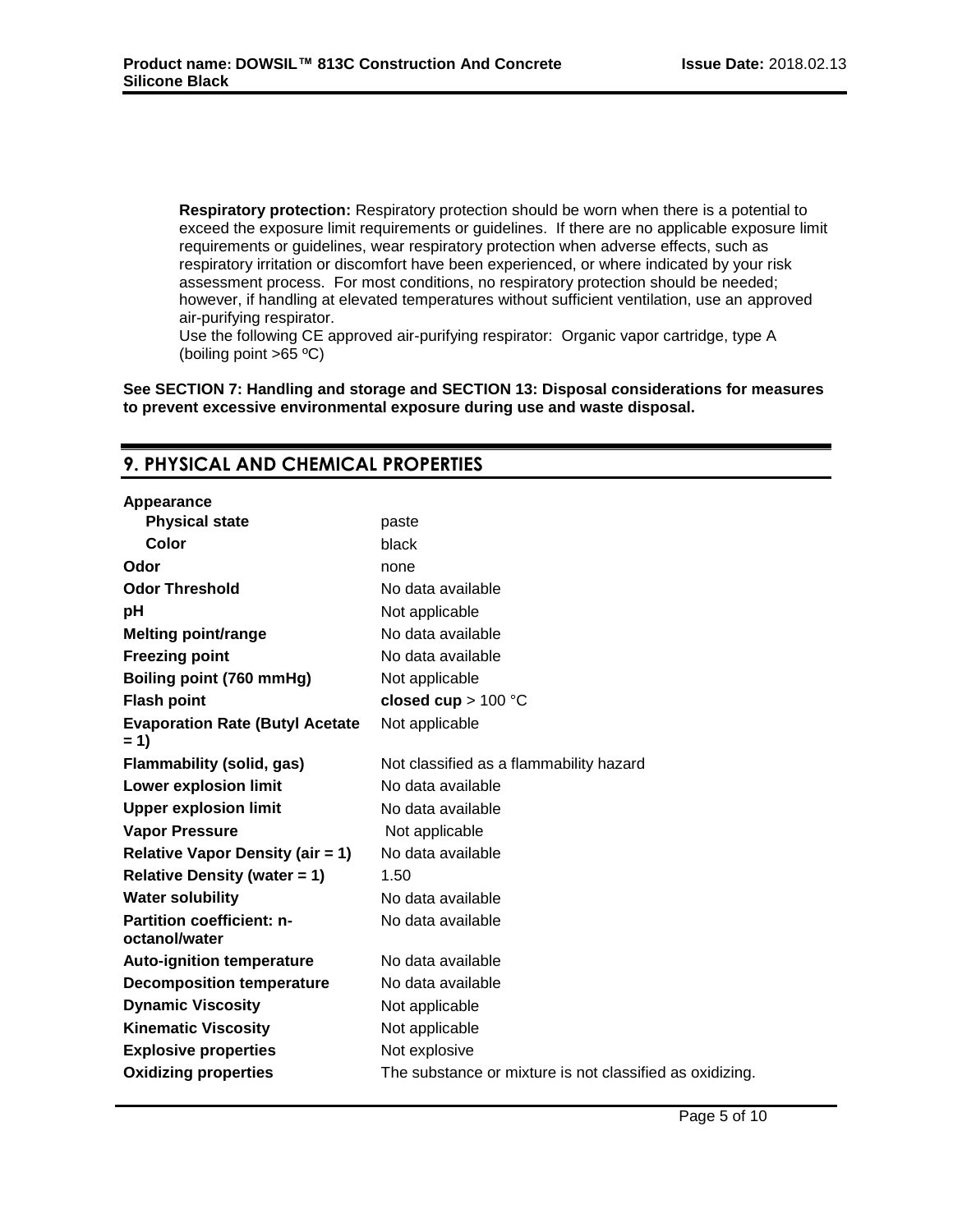| Molecular weight     |  |
|----------------------|--|
| <b>Particle size</b> |  |

**No data available Particle size** No data available

NOTE: The physical data presented above are typical values and should not be construed as a specification.

# **10. STABILITY AND REACTIVITY**

**Reactivity:** Not classified as a reactivity hazard.

**Chemical stability:** Stable under normal conditions.

**Possibility of hazardous reactions:** Can react with strong oxidizing agents.

**Conditions to avoid:** None known.

**Incompatible materials:** Oxidizing agents

**Hazardous decomposition products:** Formaldehyde.

# **11. TOXICOLOGICAL INFORMATION**

*Toxicological information appears in this section when such data is available.*

#### **Acute toxicity**

**Acute oral toxicity** Very low toxicity if swallowed. Harmful effects not anticipated from swallowing small amounts.

As product: Single dose oral LD50 has not been determined.

Based on information for component(s): LD50. Rat. > 5,000 mg/kg Estimated.

#### **Acute dermal toxicity**

Prolonged skin contact is unlikely to result in absorption of harmful amounts.

As product: The dermal LD50 has not been determined.

Based on information for component(s): LD50. Rabbit. > 2,000 mg/kg Estimated.

#### **Acute inhalation toxicity**

Brief exposure (minutes) is not likely to cause adverse effects. Vapor from heated material may cause respiratory irritation. As product: The LC50 has not been determined.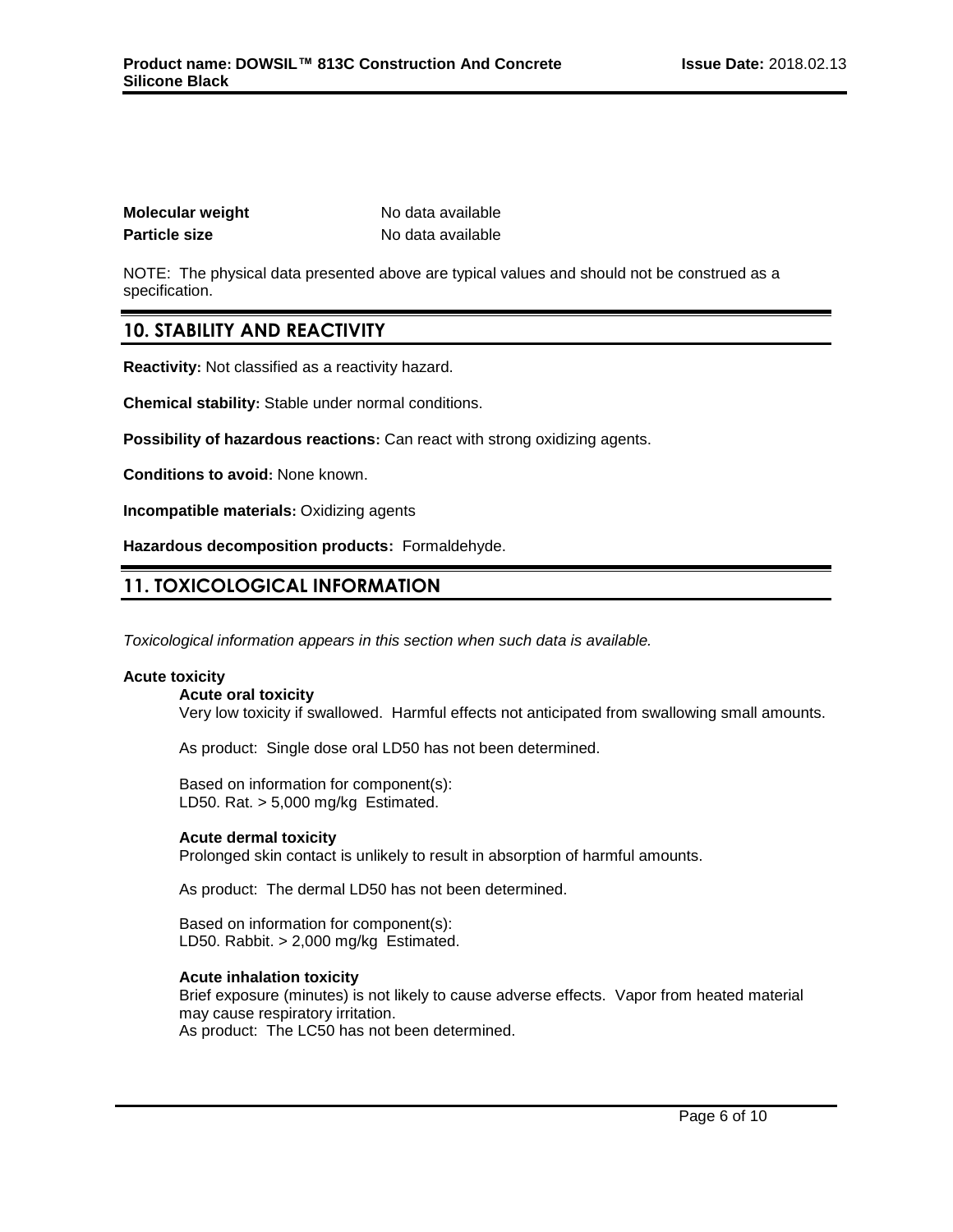#### **Skin corrosion/irritation**

Prolonged exposure not likely to cause significant skin irritation.

#### **Serious eye damage/eye irritation**

May cause slight temporary eye irritation. May cause mild eye discomfort.

#### **Sensitization**

For skin sensitization: Contains component(s) which have caused allergic skin sensitization in guinea pigs.

For respiratory sensitization: No relevant information found.

#### **Specific Target Organ Systemic Toxicity (Single Exposure)**

Evaluation of available data suggests that this material is not an STOT-SE toxicant.

#### **Specific Target Organ Systemic Toxicity (Repeated Exposure)**

For similar material(s): Based on available data, repeated exposures are not anticipated to cause significant adverse effects.

#### **Carcinogenicity**

For this family of materials: Did not cause cancer in long-term animal studies which used routes of exposure considered relevant to industrial handling. Positiveresults have been reported in other studies using routes of exposure not relevant to industrial handling.

Contains an additional component(s) that is/are encapsulated in the product and are not expected to be released under normal processing conditions or foreseeable emergency.

#### **Teratogenicity**

For similar material(s): Did not cause birth defects or any other fetal effects in laboratory animals.

#### **Reproductive toxicity**

For similar material(s): In animal studies, did not interfere with reproduction.

#### **Mutagenicity**

Contains a component(s) which were negative in in vitro genetic toxicity studies. Contains component(s) which were negative in animal genetic toxicity studies.

Contains an additional component(s) that is/are encapsulated in the product and are not expected to be released under normal processing conditions or foreseeable emergency.

#### **Aspiration Hazard**

Based on physical properties, not likely to be an aspiration hazard.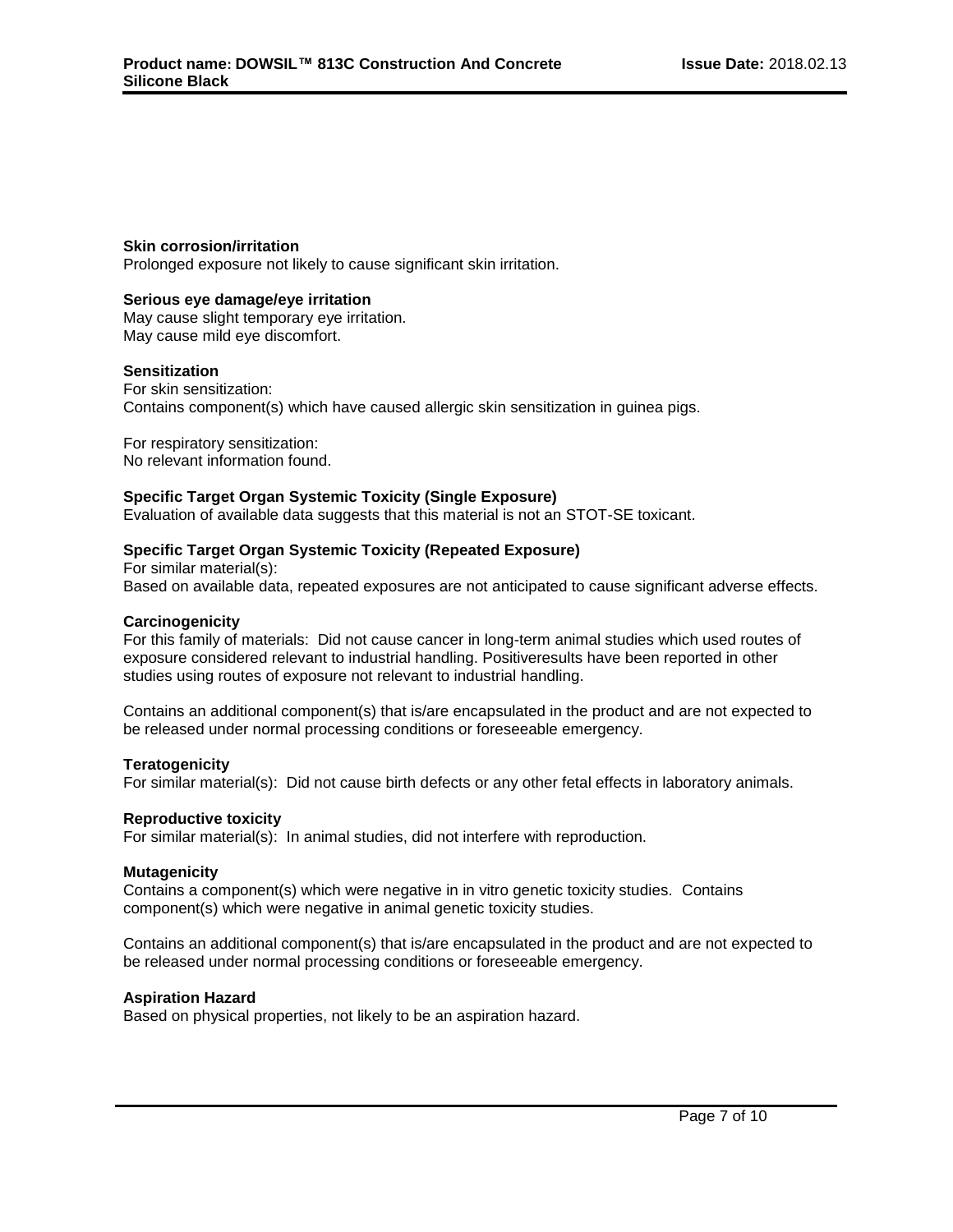# **12. ECOLOGICAL INFORMATION**

*Ecotoxicological information appears in this section when such data is available.*

### **Toxicity**

No data available.

#### **Persistence and degradability**

No data available.

#### **Bioaccumulative potential**

No data available.

#### **Mobility in soil**

No data available.

#### **Results of PBT and vPvB assessment**

This substance/mixture contains no components considered to be either persistent, bioaccumulative and toxic (PBT), or very persistent and very bioaccumulative (vPvB) at levels of 0.1% or higher.

#### **Other adverse effects**

No data available.

# **13. DISPOSAL CONSIDERATIONS**

#### **Disposal methods:**

Do not dump into any sewers, on the ground, or into any body of water. This product, when being disposed of in its unused and uncontaminated state should be treated as a hazardous waste according to EC Directive 2008/98/EC. Any disposal practices must be in compliance with all national and provincial laws and any municipal or local by-laws governing hazardous waste. For used, contaminated and residual materials additional evaluations may be required.

### **14. TRANSPORT INFORMATION**

### **Classification for ROAD and Rail transport:**

Not regulated for transport

#### **Classification for SEA transport (IMO-IMDG):**

**Transport in bulk according to Annex I or II of MARPOL 73/78 and the**  Not regulated for transport Consult IMO regulations before transporting ocean bulk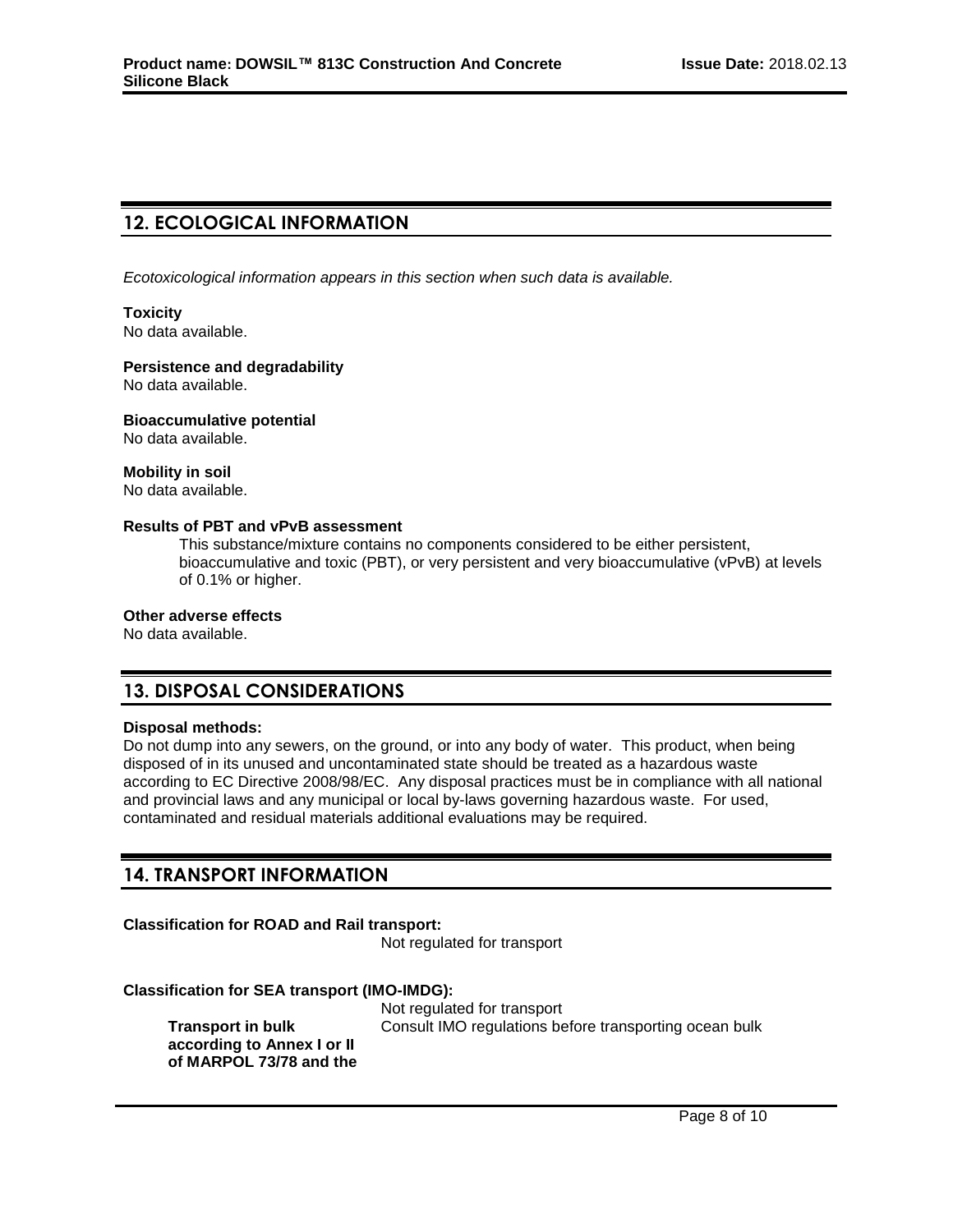**IBC or IGC Code**

### **Classification for AIR transport (IATA/ICAO):**

Not regulated for transport

This information is not intended to convey all specific regulatory or operational requirements/information relating to this product. Transportation classifications may vary by container volume and may be influenced by regional or country variations in regulations. Additional transportation system information can be obtained through an authorized sales or customer service representative. It is the responsibility of the transporting organization to follow all applicable laws, regulations and rules relating to the transportation of the material.

# **15. REGULATORY INFORMATION**

**Seveso III: Directive 2012/18/EU of the European Parliament and of the Council on the control of major-accident hazards involving dangerous substances.**

Listed in Regulation: Not applicable

Classification and labeling have been performed according to Regulation (EC) No 1272/2008.

# **16. OTHER INFORMATION**

#### **Revision**

Identification Number: 4067950 / A305 / Issue Date: 2018.02.13 / Version: 2.0 Most recent revision(s) are noted by the bold, double bars in left-hand margin throughout this document.

#### **Full text of other abbreviations**

ADN - European Agreement concerning the International Carriage of Dangerous Goods by Inland Waterways; ADR - European Agreement concerning the International Carriage of Dangerous Goods by Road; AICS - Australian Inventory of Chemical Substances; ASTM - American Society for the Testing of Materials; bw - Body weight; CLP - Classification Labelling Packaging Regulation; Regulation (EC) No 1272/2008; CMR - Carcinogen, Mutagen or Reproductive Toxicant; DIN - Standard of the German Institute for Standardisation; DSL - Domestic Substances List (Canada); ECHA - European Chemicals Agency; EC-Number - European Community number; ECx - Concentration associated with x% response; ELx - Loading rate associated with x% response; EmS - Emergency Schedule; ENCS - Existing and New Chemical Substances (Japan); ErCx - Concentration associated with x% growth rate response; GHS - Globally Harmonized System; GLP - Good Laboratory Practice; IARC - International Agency for Research on Cancer; IATA - International Air Transport Association; IBC - International Code for the Construction and Equipment of Ships carrying Dangerous Chemicals in Bulk; IC50 - Half maximal inhibitory concentration; ICAO - International Civil Aviation Organization; IECSC - Inventory of Existing Chemical Substances in China; IMDG - International Maritime Dangerous Goods; IMO - International Maritime Organization; ISHL - Industrial